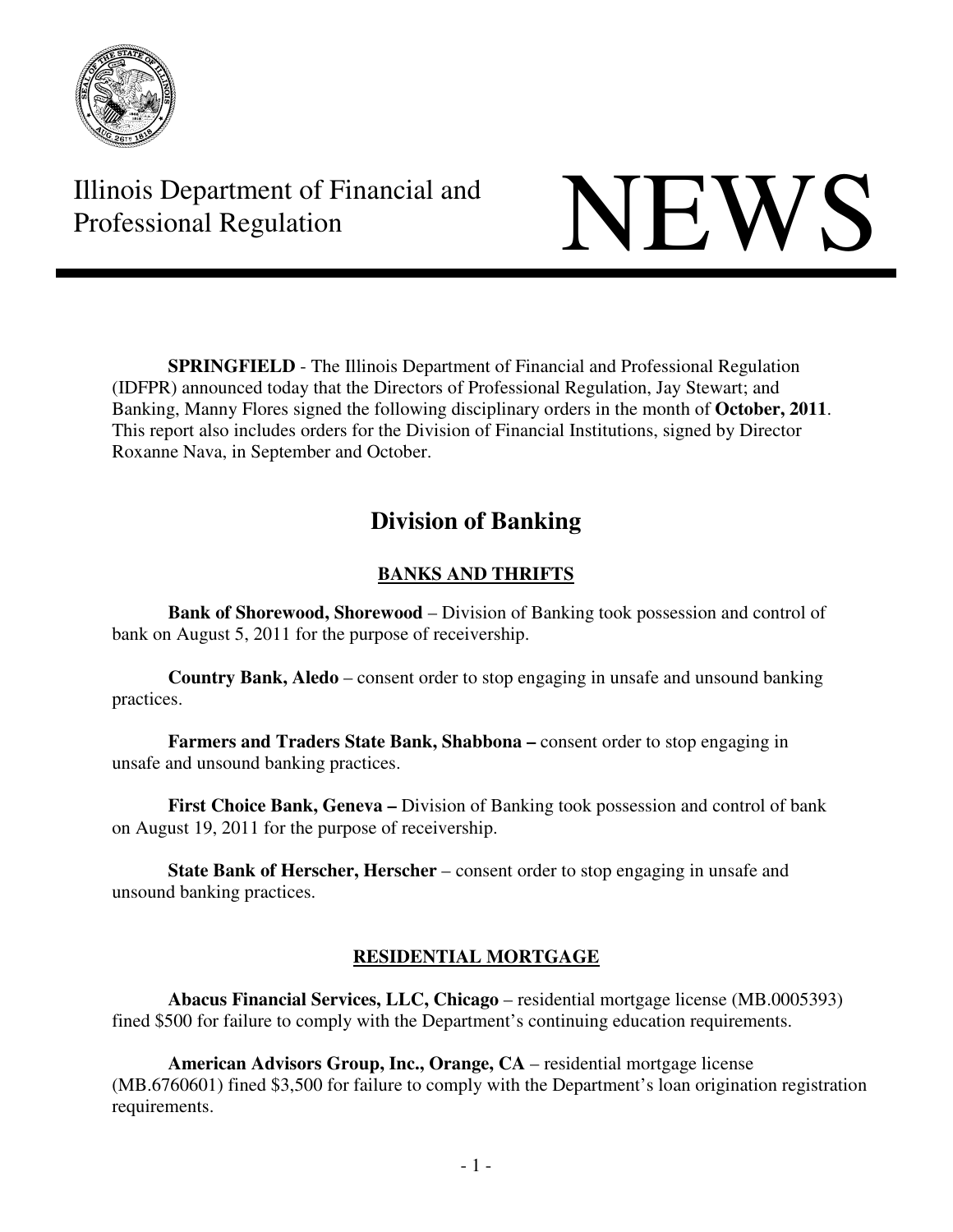**American Nationwide Bancorp, Inc., West Chicago** – residential mortgage license (MB.6760555) revoked for failure to comply with a Consent Order entered into regarding discipline and correction of practices it had with the Department.

**Ash Mortgage Corporation, Skokie** – residential mortgage license (MB.0005326) revoked and fined \$10,000 for failure to make corrections to deficiencies and practices; failed to respond to the Department's supervisory requests, pay an exam fee, and file financial reports as required.

**Avant Funding, Inc., Woodridge,** – residential mortgage license (MB.6760482) fined \$500 for failure to comply with the Department's advertising and change of address requirements.

**Samsara Mortgage Services, Inc., Oak Brook Terrace** – residential mortgage license (MB.6759227) revoked and fined \$10,000 for failure to make corrections to deficiencies and practices; failed to respond to the Department's supervisory requests, pay an exam fee, and file financial reports was required.

**Vantium Capital, Inc., d/b/a Acqura Loan Services, Irving, TX** – residential mortgage license (MB.6760596) fined \$1,000 for engaging in servicing activities under an assumed name prior to approval of licensing.

**Victoria Mortgage Bankers, Inc., Chicago** – residential mortgage license (MB.0006326) fined \$1,000 for failure to comply with the Department's loan brokerage agreement requirements.

**United Funding, Inc., St. Charles** – residential mortgage license (MB.6760555) fined \$2,500 per Consent Order for advertising violations.

# **LOAN ORIGINATOR**

 **Mentor Toska, Gilberts** – LO License (031.0021810) revoked after being convicted of a type of felony which falls within the lifetime ban.

# **Financial Institutions**

*Note: If a licensee has exercised its right to a hearing pursuant to statute, an order on this list may not be final.* 

#### **CONSUMER CREDIT**

**Check Into Cash of Illinois, LLC d/b/a Check Into Cash, Waukegan** – PLRA License (1207) fined \$2,400 for issuing loans for more than 25% of the borrowers' income and other violations.

**Check Into Cash of Illinois, LLC d/b/a Check Into Cash, Peoria** – CILA License (1220) fined \$2,300 for improper calculation of simple interest and failing to cancel or return loan documents following payoff.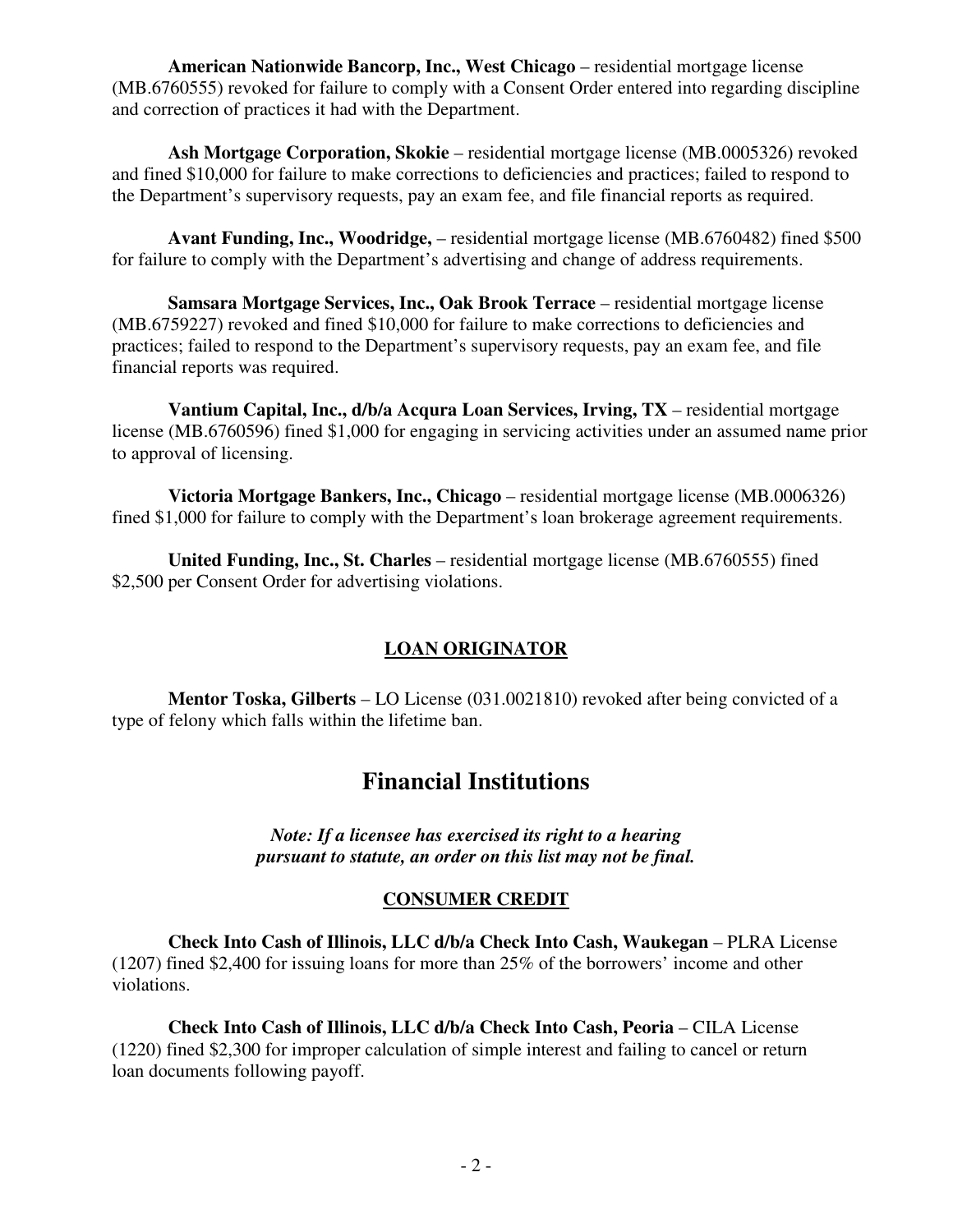**Check Into Cash of Illinois, LLC d/b/a Check Into Cash, Peoria** – CILA License (1220) fined \$2,300 for making improper interest rate calculations and failing to return loan documents after the loan was paid in full.

**Check Into Cash of Illinois, LLC d/b/a Check Into Cash, Peoria** – PLRA License (1223) fined \$2,200 for issuing loans for more than 25% of borrower's income and other violations.

**Corporate Turnaround, Paramus, NJ -** debt settlement company, ordered to cease and desist and fined \$1,000 for conducting unlicensed debt settlement.

**Cottonwood Financial Illinois, LLC d/b/a The Cash Store, Rockford** – CILA License (3375) fined \$8,200 for various violations.

**Cottonwood Financial Illinois, LLC d/b/a The Cash Store, Streator** – CILA License (3373) fined \$2,375 for making a title-secured loan with a scheduled monthly payment exceeding 50% of the obligor's gross monthly income and other violations.

**D & E Finance, Inc., Joliet** – SFA License (1050) fined \$1,500 for repossessing a vehicle without appropriately complying with notification and other consumer protection requirements.

**ECFC Funding LLC, Chaddsford, PA** – SFA License (1283) fined \$2,000 for the failing to maintain a positive net worth of a minimum of \$30,000.

**Illinois Lending Corporation, Chicago** – CILA License (3338) fined \$1,150 for failing to disclose the annual percentage rate of loans and not establishing control policies to ensure privacy of applicants and borrowers financial information.

**Illinois Title Loans, Inc., Decatur** – PLRA License (1442) fined \$15,850 for making a payday loan resulting in the borrower having combined outstanding payday loan principle balances greater than 25% of borrower's gross monthly income and other violations.

**Metro Credit Express, Inc., Metropolis** – SFA License (1138) fined \$2,000 for the following violation: Licensee did not maintain a positive net worth of a minimum \$30,000.

**Overland Bond & Investment Corporation, Chicago** – SFA License (649) fined \$1,500 for rebating insufficient interest or account handling charges.

**Tower Loans of Illinois, Inc., Bloomington** – CILA License (2812) fined \$1,025 for various violations.

**Tower Loans of Illinois, Inc., Danville** – CILA License (2811) fined \$10,150 for various violations.

**Tower Loans of Illinois, Inc., Paris** – CILA License (2957) fined \$8,000 for the failing to cooperate with IDFPR examiners, and for other violations.

**Tower Loans of Illinois, Inc., Chicago** – CILA License (2810) fined \$4,350 for failing to return or cancel Original Documents or approved equivalent, not reducing post-judgment interest to 9%, and other violations.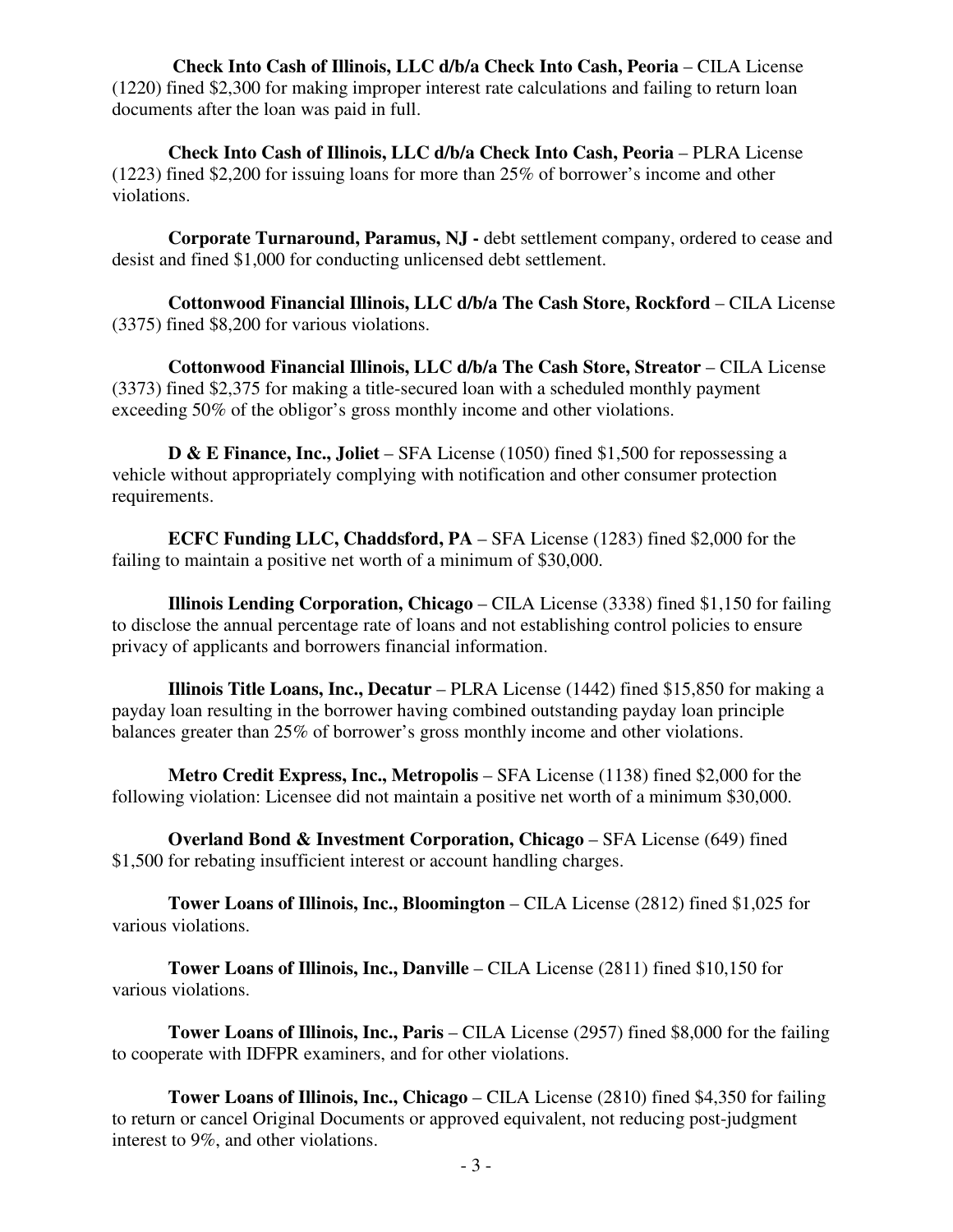#### **CURRENCY EXCHANGE**

**A Armitage Damen Currency Exchange, Inc., Chicago –** Currency Exchange License (3841) fined \$3,150.00 for failure to maintain the statutorily required minimum net worth.

**New 55th & Ashland Currency Exchange, Inc., Chicago –** Currency Exchange License (3997) fined \$1,400.00 for failure to maintain the statutorily required minimum net worth.

**Richton Park Currency Exchange, Inc., Richton Park –** Currency Exchange License (3386) fined \$1,800.00 for failure to maintain the statutorily required minimum net worth.

# **Professional Regulation**

#### **ACCOUNTANT**

 **Rodd Goldman, Glenview** – certified public accountant license (065-028223) indefinitely suspended for failure to fully pay a previously ordered fine.

**Kenneth Brannan, Geneva** – registered certified public accountant license (239- 019097) indefinitely suspended for failure to file and/or pay Illinois state income taxes.

 **Robert Clausing, Lansing** – registered certified public accountant license (239-012187) restored with reprimand.

**Stephen Hozie, Plano, TX** – registered certified public accountant license (239-023311) indefinitely suspended due to his suspension of the right to appear or practice before the Securities and Exchange Commission.

 **Dhawal Shah, Chicago** – registered certified public accountant license (239-024261) indefinitely suspended for failure to file and/or pay Illinois state income taxes.

 **Eric Zelazny, Joliet** – registered certified public accountant license (239-022011) indefinitely suspended for failure to file and/or pay Illinois state income taxes.

#### **APPRAISER**

 **Dwight Beck, Park Forest** – certified residential real estate appraiser license (556- 003290) revoked and fined \$1,000 for failure to comply with a Department order.

 **William Fabijanski, Naperville** – certified residential real estate appraiser license (556- 001597) indefinitely suspended for failure to file and/or pay Illinois state income taxes.

 **Juan Goodum, Oak Park** – certified residential real estate appraiser license (556- 004727) indefinitely suspended for failure to file and/or pay Illinois state income taxes.

 **Richard Gustin, Chicago** – certified residential real estate appraiser license (556- 002543) indefinitely suspended for failure to file and/or pay Illinois state income taxes.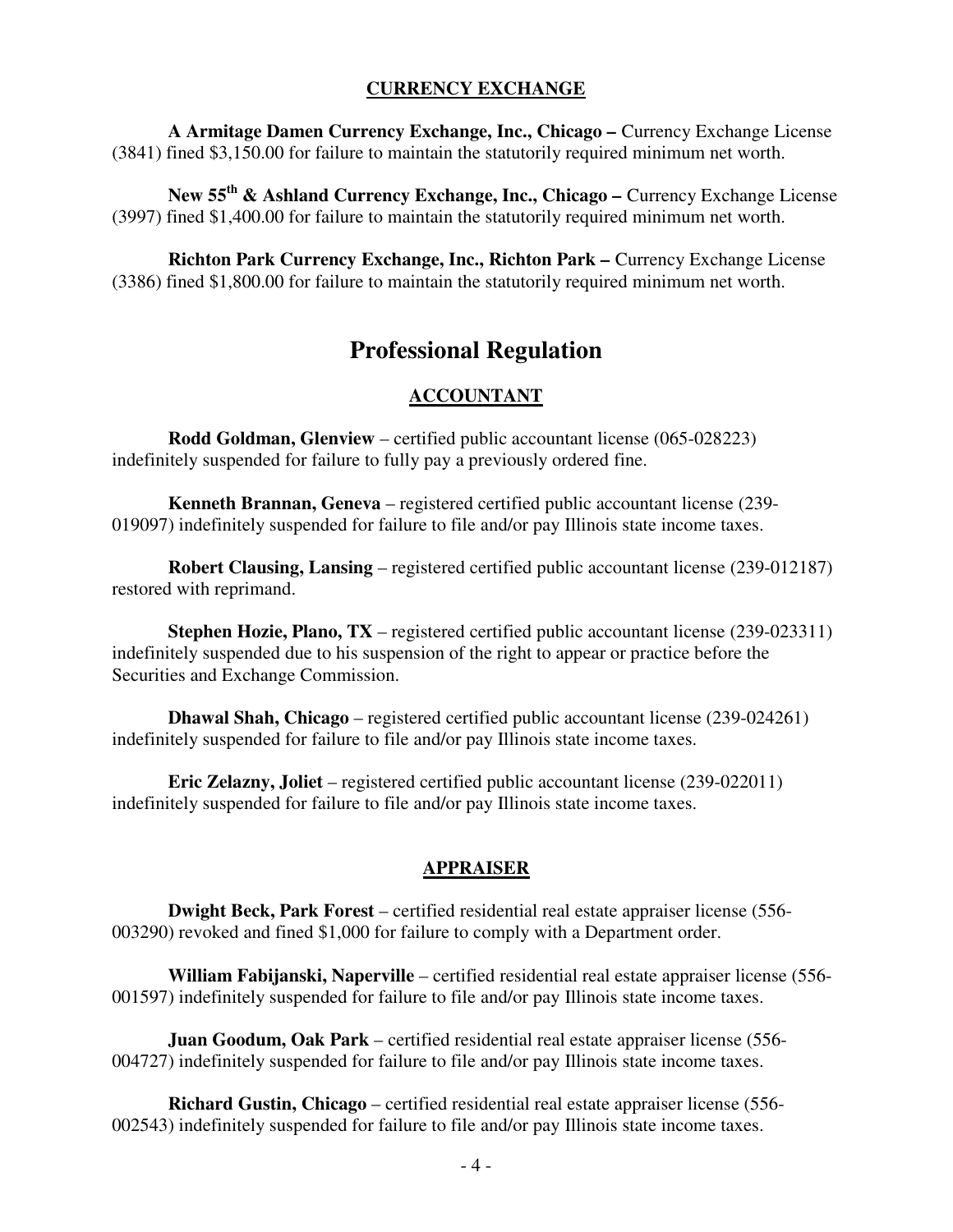**Charles Hossack, St. Charles** – certified residential real estate appraiser license (556- 001731) reprimanded and fined \$1,000 for his omissions made in the performance of an appraisal report in violation of the USPAP and the Illinois Appraisal Licensing Act.

 **Kevin McCormick, Orland Park** – certified residential real estate appraiser license (556-003659) revoked due to his criminal conviction for commodities fraud.

 **Kevin Olszewski, Oak Lawn** – certified residential real estate appraiser license (556- 001806) indefinitely suspended for a minimum of one year and fined \$500 for failure to complete appraisal assignments for which he was paid in-part, failure to cooperate with the Department's investigation, and offering the return of previously paid funds to Department witnesses in exchange for their agreeing to withdraw their complaints.

### **ARCHITECTS, LAND SURVEYORS, PROFESSIONAL ENGINEERS AND STRUCTURAL ENGINEERS**

 **Wayne Nekola, Bolingbrook** – professional land surveyor license (035-002923) fined \$4,500 due to unprofessional conduct arising out of a May 1, 2009 guilty plea for Class A Misdemeanor Theft.

 **Lae Vongphakdy, South Elgin** – professional engineer intern license (061-032458) indefinitely suspended for failure to file and/or pay Illinois state income taxes.

 **Michael Weide, Dekalb** – professional engineer intern license (061-026149) indefinitely suspended for failure to file and/or pay Illinois state income taxes.

 **Reliable Fire Equipment, Alsip** – (unlicensed) assessed a \$2,000 civil penalty for offering professional engineering services without the benefit of an Illinois professional engineering design firm license.

# **AUCTIONEER**

**Jon Bloomberg, Orion** – auctioneer license (440-000488) placed on probation for one year and fined \$2,000 for failure to return moneys owed to a client in a timely manner.

# **BARBER, COSMETOLOGY, ESTHETICS AND NAIL TECHNOLOGY**

 **Ronald Cowden, Danville** – barber license (006-061158) placed in refuse to renew status due to unprofessional conduct and unlicensed practice.

 **Matthew Huggins, Chicago** – barber license (006-063520) placed in refuse to renew status for being more than 30 days delinquent in the payment of child support.

 **Ira Jordan, Chicago** – barber license (006app2982015) issued and placed on nonreporting probation for one year due to felony conviction and unprofessional conduct.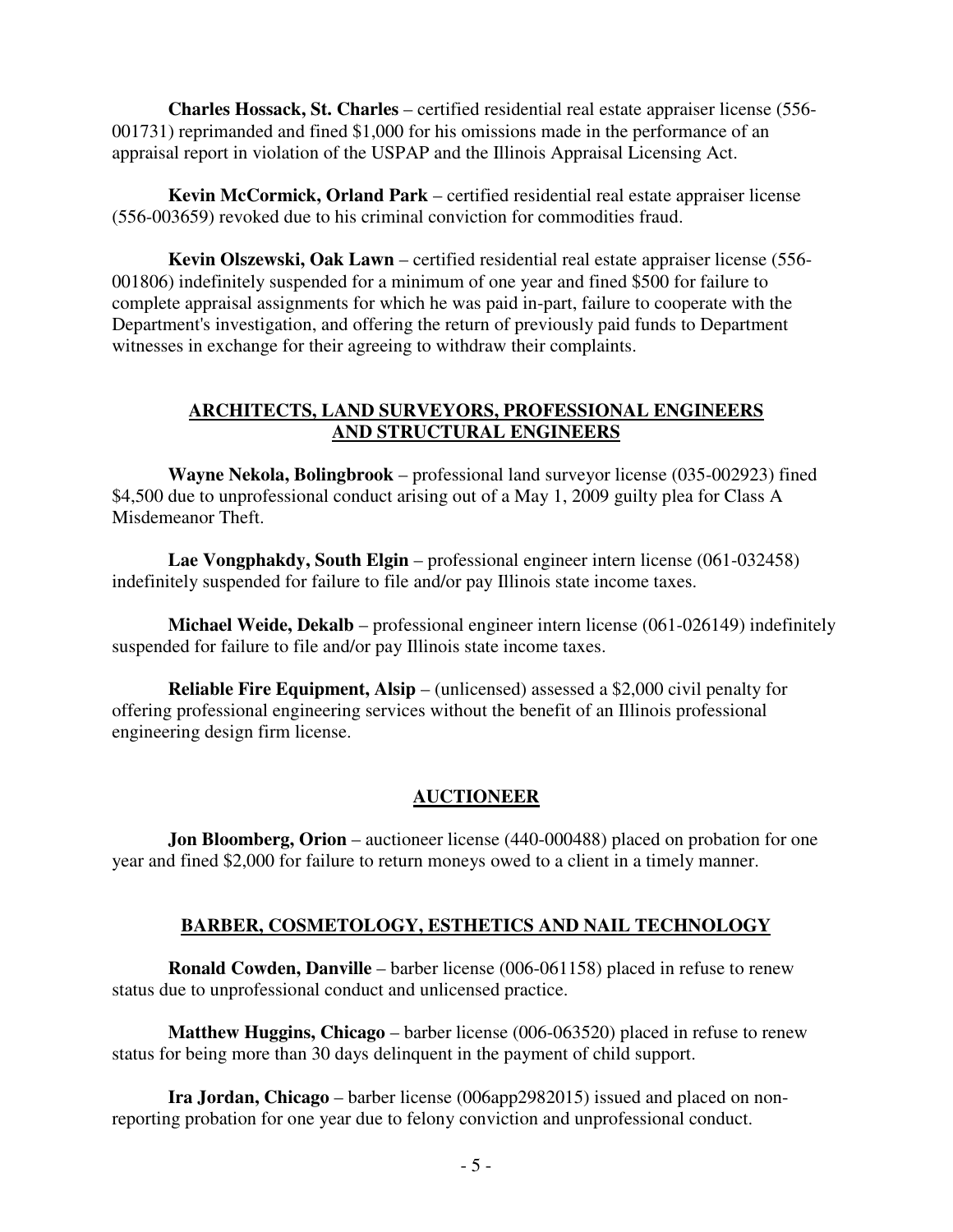**Donald Tate, Chicago** – barber license (006-063504) placed in refuse to renew status for being more than 30 days delinquent in the payment of child support.

The following individuals' cosmetology licenses were restored to indefinite probation after defaulting on an Illinois educational loan and have now entered into a repayment agreement:

The following individuals' cosmetology licenses were placed in refuse to renew status after defaulting on an Illinois educational loan:

 **Rosalie Hayes, Rock Island** – cosmetology license (011-102224) indefinitely suspended for failure to file and/or pay Illinois state income taxes.

 **Keith Kinsel, Springfield** – cosmetology license (011-235026) fined \$500 and ordered to complete 14 additional hours of continuing education for failure to maintain proper continuing education hours.

 **Shama Lakhani, Fairview Heights** – cosmetology license (011-277956) fined \$250 for aiding and assisting unlicensed practice.

 **Kimberly Ray, Chicago** – cosmetology license (011-244526) revoked due to her felony conviction for identity theft and for operating a salon without a license and while her cosmetologist license was indefinitely suspended.

 **Dorothy Clayton, Pine Bluff, AR** – barber teacher license (012-005386) indefinitely suspended for failure to file and/or pay Illinois state income taxes.

 **Sheila Becker, Chicago** – esthetician license (131-002905) restored to indefinite probation after defaulted on an Illinois educational loan and has now entered into a repayment agreement.

 **Nicole Reyes, Plainfield** – esthetician license (131-001228) restored to indefinite probation after defaulted on an Illinois educational loan and has now entered into a repayment agreement.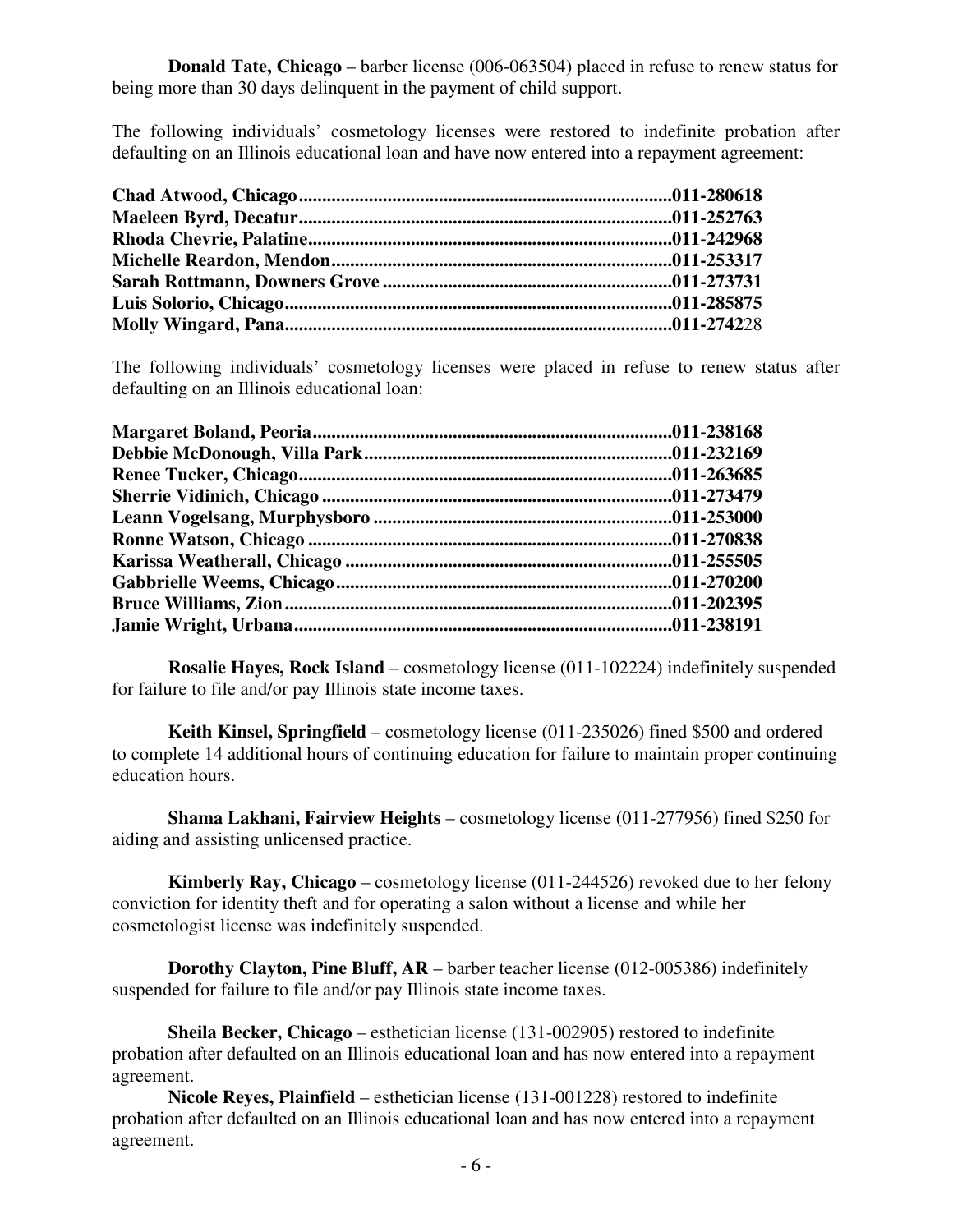**Lan Dinh, Pekin** – nail technician license (169-019762) reprimanded and fined \$500 for failure to comply with salon sanitation requirements.

 **#1 Nail Spa, Fairview Heights** – salon license (189-009632) placed on probation for one year and fined \$3,500 for aiding and assisting unlicensed practice, unprofessional conduct, and violation of sanitation regulations.

 **Embassy Studio, Chicago** – salon license (189-000275) reprimanded and fined \$1,500 and **Carol Lee Monaco, Chicago** – cosmetologist license (011-083970) placed in refuse to renew status due to unprofessional conduct, failure to display license, aiding or assisting unlicensed practice and unlicensed practice.

 **Halsted Street Beach Tanning Salon, Chicago** – salon license (189-013789) issued with reprimand and fined \$500 for operating without an Illinois salon/shop registration.

 **Nails Pro, Highland** – salon license (189-006528) reprimanded and fined \$1,000 for failure to comply with sanitation requirements.

 **Major Cutz, Chicago** – (unlicensed) ordered to cease and desist the unlicensed operation of a shop or salon.

 **Hector Terreforte, Chicago** – (unlicensed) ordered to cease and desist the unlicensed practice of barbering, cosmetology, esthetics, hair braiding or nail technology.

 **Jonathan Williams, Chicago** – (unlicensed) ordered to cease and desist the unlicensed practice of barbering, cosmetologist, esthetics, hair braiding or nail technology.

# **COLLECTION AGENCY**

**Estate Recoveries Inc., Baltimore, MD** – collection agency license (017-020562) placed in refuse to renew status due to violation of Act and disciplined by another jurisdiction.

#### **DENTAL**

The following individuals' dental licenses were indefinitely suspended for failure to file and/or pay Illinois state income taxes:

**James Kiehne, Alton** – dental license (019-023476) renewed with reprimand effective upon payment of fees, filing of forms, completion of required continuing education and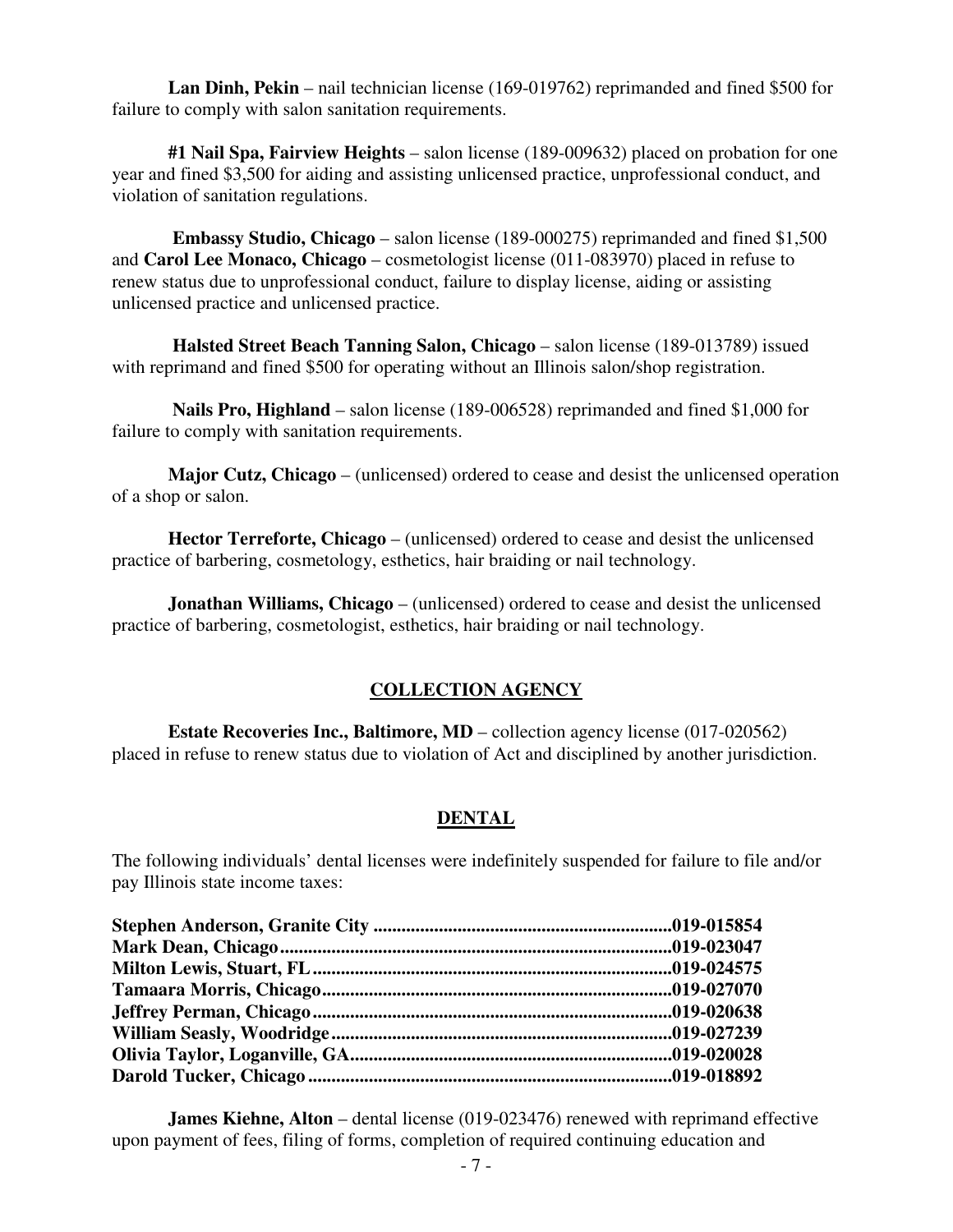completion of evaluation.

 **Gregory Weathers, Chicago** – dental license (019-014704) placed on probation for one year and fined \$5,000 due to aiding and abetting the unlicensed practice of dentistry

## **DETECTIVE, ALARM, SECURITY, FINGERPRINT VENDOR AND LOCKSMITH**

The following individuals' permanent employee registration cards were indefinitely suspended due to failure to file and/or pay Illinois state income taxes: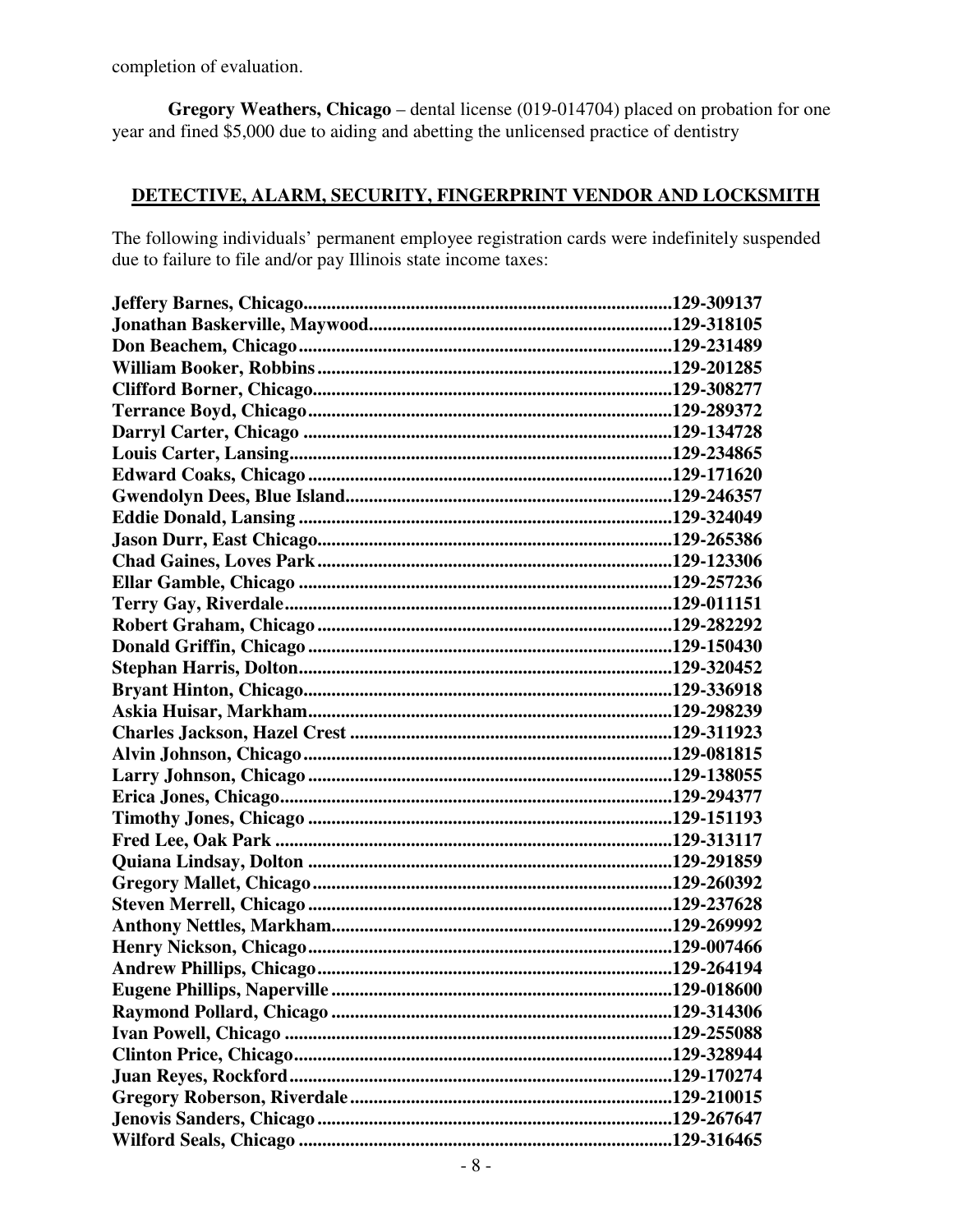**Gilbert McCoy, Chicago** – private security contractor license (122-000422) indefinitely suspended for a minimum of one year due to paying employees on more than one occasion with checks that had insufficient funds to pay the amounts of the checks and for failing to respond to the Department's request for information when contacted by a Department investigator.

 **Darrien Bell, Chicago** – permanent employee registration card (129-312824) placed in refuse to renew status due to conviction for retail theft in 2010 and failure to report that arrest and conviction to the Department and for failure to respond to Department's Notice of Intent to Refuse to Renew and request a hearing.

 **William Kolton, Elgin** – permanent employee registration card (129-242587) reprimanded and fined \$500 for failure to report two 2006 arrests and convictions for domestic battery and violation of bail bond.

 **Marcus Wolfe, Chicago** – permanent employee registration card (129-236375) fined \$750 due to unethical conduct and false advertising to get individuals to hire him to train them for renewal of PERC's. He used employer's name without authorization and signed training certificates without proper authorization from the Department.

 **Alonzo Strong, Chicago** – firearm control card license (229-047774) indefinitely suspended for failure to file and/or pay Illinois state income taxes.

 **Leroy Loyd, Chicago** – original firearms training card license (230-082815) indefinitely suspended for failure to file and/or pay Illinois state income taxes.

#### **DIETETIC & NUTRITION**

**Joi Wright, Chicago** – dietician nutritionist license (164-002691) indefinitely suspended for failure to file and/or pay Illinois state income taxes.

#### **MASSAGE THERAPY**

 **Victoria Dousko, Wauconda** – (unlicensed) ordered to cease and desist the unlicensed practice of massage therapy and assessed a \$1,000 civil penalty.

#### **MEDICAL**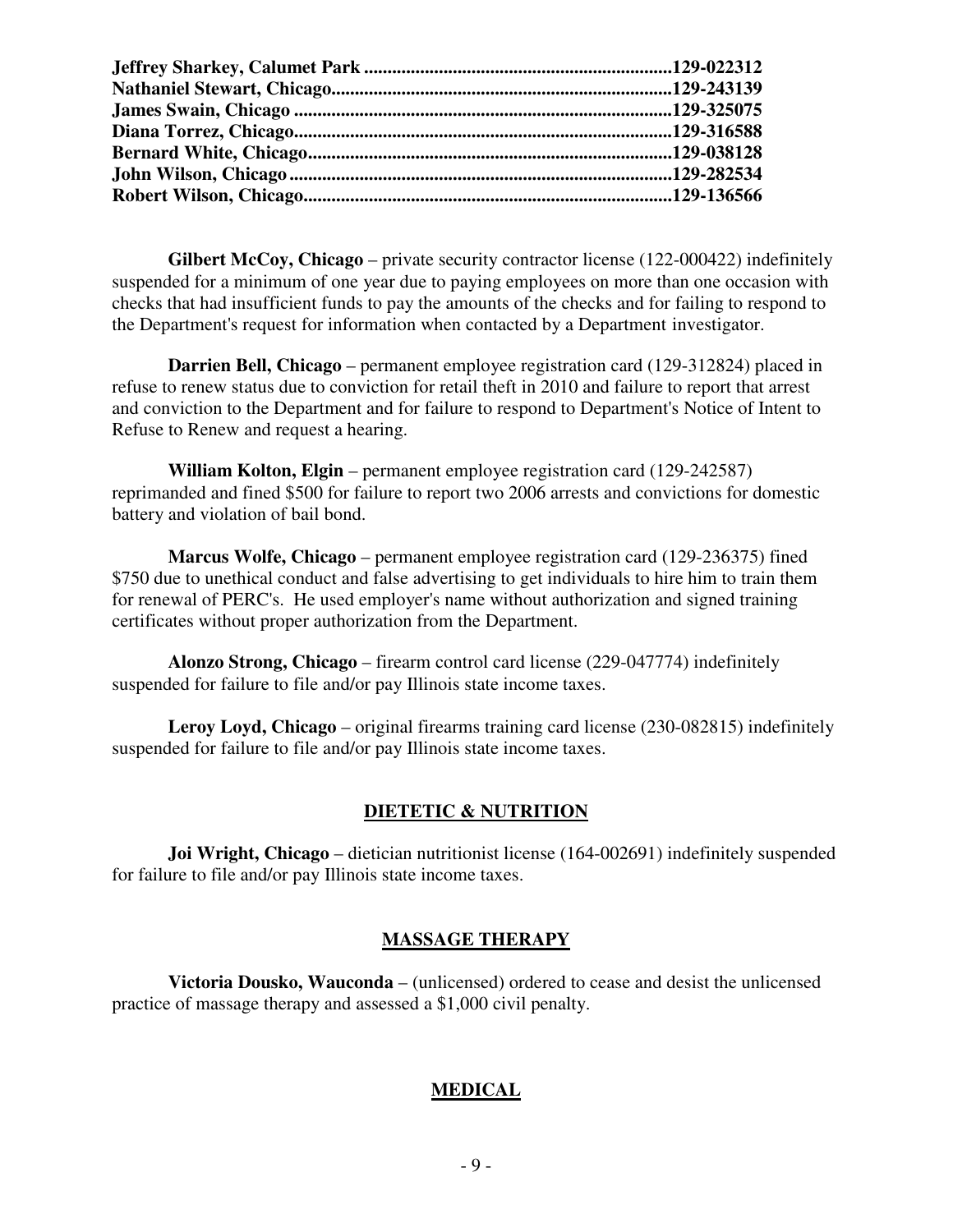The following individuals' physician and surgeon licenses were indefinitely suspended due to failure to file and/or pay Illinois state income taxes:

| .036-100975 |
|-------------|
| .036-028802 |
| .036-085284 |
| .036-071875 |
| .036-086852 |
| .036-099135 |
| .036-078873 |
| .036-062994 |
| .036-119821 |
| .036-104897 |
| .036-097353 |
| .036-118489 |
| .036-111047 |
| .036-117894 |
| .036-076920 |
| .036-044441 |
|             |

**John Dorn, Brunswick, ME** – physician and surgeon license (036-112476) placed in refuse to renew status due to the reprimand and permanent revocation of his license to practice medicine in the state of Maine.

 **Ross Duff, Columbia, MO** – physician and surgeon license (036-099821) reprimanded after being disciplined by state of Missouri for unprofessional conduct.

 **Mohamed El Toukhy, Highland Park** – physician and surgeon license (036-066793) placed in refuse to renew status after being disciplined by the state of California.

 **Albert Knott, Chicago** – physician and surgeon license (036-037430) suspended for six months, followed by indefinite probation for a minimum of three years and fined \$40,000 and controlled substance license (336-007784) revoked after issuing prescriptions for controlled substances to patients over the internet.

**Daniel Link, Las Vegas, NV** – physician and surgeon license (036-093420) placed in refuse to renew status after being disciplined by the state of Nevada.

 **Richard Ng, Sterling** – physician and surgeon license (036-062299) and controlled substance license (336-026823) temporarily suspended for issuing prescriptions for numerous controlled substances to patients of his practice without therapeutic purposes.

 **Heather Paddock, Oak Park** – physician and surgeon license (036-129011) issued with reprimand after her training physician license was disciplined by the state of Florida.

 **Hisham Sadek, Orland Park** – physician and surgeon license (036-087679) placed on indefinite probation for a minimum of three years and fined \$5,000 for failure to inform his colleagues about his personal relationship with one of his patients, who was his wife.

 **Jacob Salomon, Chicago** – physician and surgeon license (036-047521) and controlled substance license (336-013717) indefinitely suspended due to a felony conviction.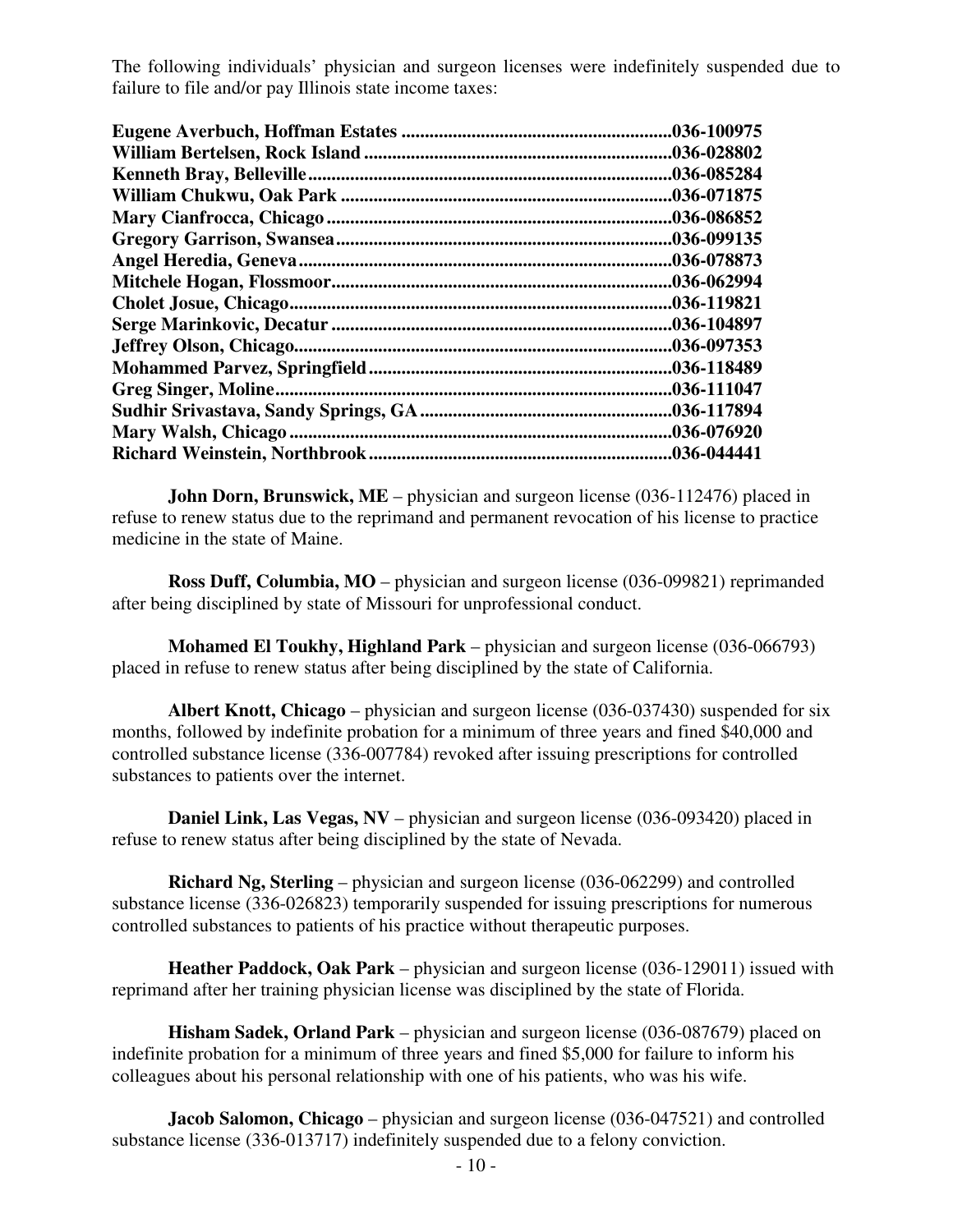**Juanilito Seldera, Fontana, WI** – physician and surgeon license (036-061793) reprimanded for having received a reprimand and \$2,300 fine against his license to practice medicine and surgery in the state of Wisconsin.

**Samuel Seto, Edmonds, WA** – physician and surgeon license (036-090917) renewed with reprimand effective upon payment of fees, filing of forms and completion of continuing education due to prior discipline by the state of Washington.

 **Scott Ecklebarger, Ft. Wayne, IN** – chiropractor license (038-011060) indefinitely suspended due to alcohol dependency.

 **Camille Stackhouse, Chicago** – physician assistant license (085-003540) indefinitely suspended for failure to file and/or pay Illinois state income taxes.

 **La Piel Perfecta, Inc., Melrose Park** – (unlicensed) ordered to cease and desist the unlicensed practice of medicine and assessed a \$5,000 civil penalty for engaging in hair, vein and tattoo removal treatments through the use of a laser or an Intense Pulsed Light.

#### **NURSING**

 **Glenda Biscocho, DePue** – registered nurse license (041-262687) indefinitely suspended for a minimum of three years after she surrendered her California registered nurse license due to incompetence, gross negligence and unprofessional conduct.

 **Christine Brown, Peoria** – registered nurse license (041-333707) indefinitely suspended for a minimum of one year due to marijuana usage, failure to report termination due to marijuana usage, and unprofessional conduct.

 **Keri Casey, Dongola** – registered nurse license (041-343931) indefinitely suspended for a minimum of one year for having diverted Fentanyl, and testing positive for Fentanyl, from Anna Rehabilitation Center and Nursing Center in Anna, Illinois and for having been charged with unlawful possession of a controlled substance.

 **Margaret Furlong, Saint Albans, ME** – registered nurse license (041-252195) placed on indefinite probation for a minimum of five years due to her Maine license being disciplined for controlled substance violations.

 **Pedro Gonzales, Chicago** – registered nurse license (041-287938) indefinitely suspended for a minimum of three years after he surrendered his California registered nurse license for possessing and using controlled substances and testing positive for controlled substances while employed at a hospital in Los Angeles, CA.

**Leo Hammel, St. Joseph, MO** – registered nurse license (041-300179) renewed with reprimand and fined \$500 effective upon payment of fees and filing of forms for failure to report sister-state discipline.

**Lauretta Hammerich, Putnam** – registered nurse license (041-177800) indefinitely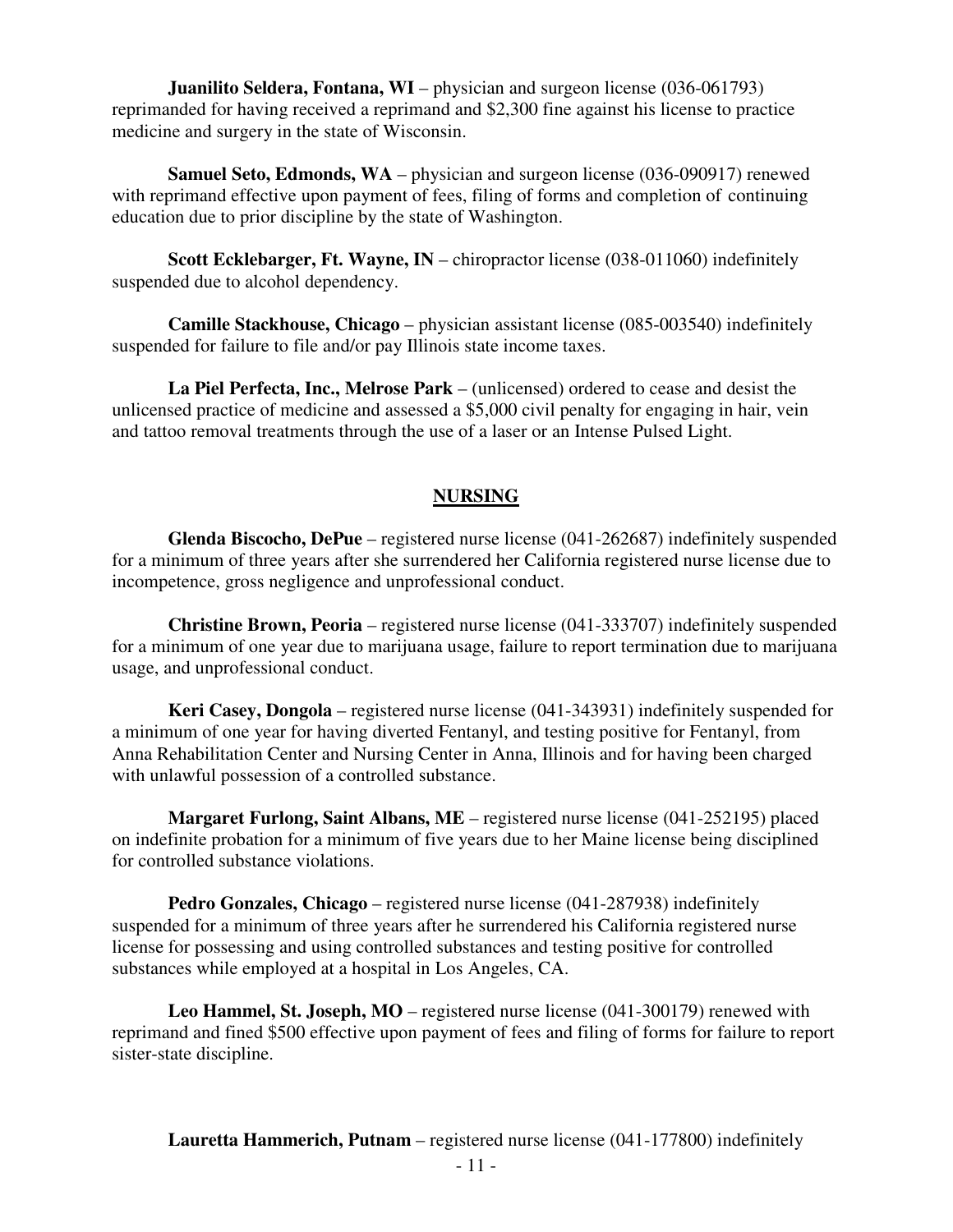suspended for a minimum of three years for failure to notify the Illinois Department of Public Health about incidents of sexual abuse.

**Jared Harris, Granite City** – registered nurse license (041-397853) issued and placed on indefinite probation for a minimum of one year due to a 2002 and 2006 plea of guilty to DUI.

 **Sherri Huppenbauer, Galesburg** – registered nurse license (041-309502) revoked for having diverted controlled substances, having been impaired while working, having been terminated and having failed to report termination from Medical and Surgical Specialties in Galesburg, Illinois and having diverted controlled substances from Rockford Memorial Hospital in Rockford, Illinois.

 **Daniela Loubeau, Crown Point, IN** – registered nurse license (041-294788) placed on indefinite probation for a minimum of three years for having diverted controlled substances from St. James Hospital in Chicago Heights, Illinois.

 **Susan Reavis, Bourbonnais** – registered nurse license (041-224176) placed in refuse to renew status due to a sister-state discipline.

 **Clifford Small, Chicago** – registered nurse license (041-323943) placed in refuse to renew status due to a sister-state discipline.

 **Katherine Squires, Wheaton** – registered nurse license (041-302567) placed on indefinite probation with work restrictions for a minimum of three years for having diverted controlled substances from Advocate Good Samaritan Hospital in Downers Grove, Illinois and for having been terminated and failed to report said termination.

 **Pamela Standley-Liesz, Hinsdale** – registered nurse license (041-146234) automatically and indefinitely suspended for a minimum of 12 months due to a violation of probation.

 **Gina Valle, Davenport, IA** – registered nurse license (041-397851) issued with reprimand after being disciplined by the state of Iowa.

 **Diana White-Darling, Richton Park** – registered nurse license (041-263911) automatically and indefinitely suspended for a minimum of 12 months due to a violation of probation.

**Diana Behnke, Carterville** – licensed practical nurse license (043-106980) indefinitely suspended for a minimum of two years and fined \$500 for being impaired by Vicodin and alcohol at work.

**Jeffery Eason, Murphysboro** – licensed practical nurse license (043-068349) placed in refuse to renew status due to a 2010 criminal sexual abuse conviction.

 **Bobbie Fuller, Mapleton** – licensed practical nurse license (043-106642) placed on indefinite probation with work restrictions for a minimum of three years due to a positive drug screen and performance-related deficiencies.

 **Margaret Gilliam, Matteson** – licensed practical nurse license (043-086081) placed on indefinite probation after defaulted on an Illinois educational loan and has now entered into a repayment agreement.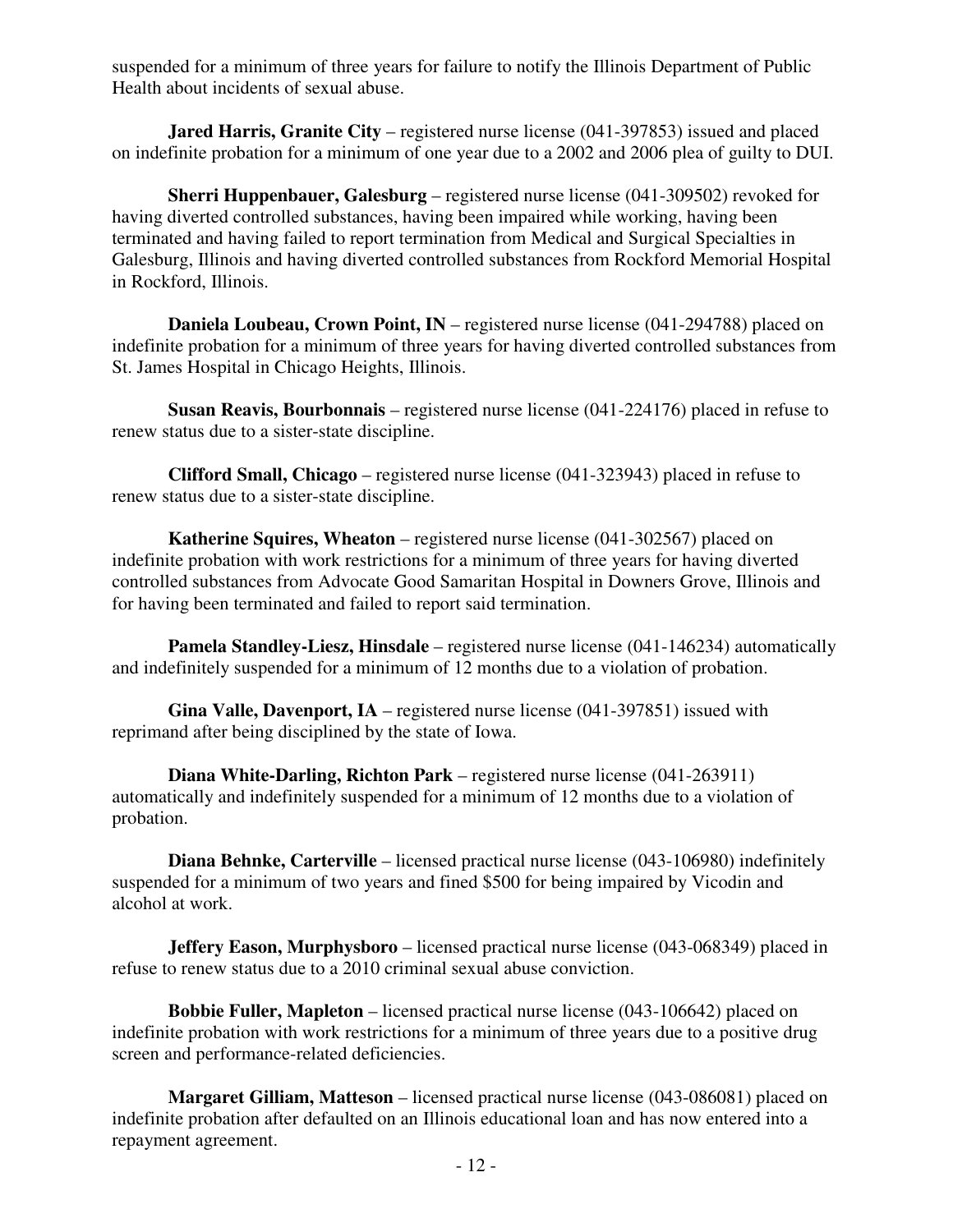**Catherine Keinz, Wonderlake** – licensed practical nurse license (043-050816) placed on indefinite probation for a minimum of two years for practicing outside the scope of practice.

 **Nicole Koeller, Chatham** – licensed practical nurse license (043-084644) automatically and indefinitely suspended for a minimum of 12 months due to a violation of probation.

**Tracy Lay, Springfield** – licensed practical nurse license (043-081765) automatically and indefinitely suspended for a minimum of 12 months due to a violation of probation.

 **Lucy Minton, Freeport** – licensed practical nurse license (043-063089) placed in refuse to renew status due to a sister-state discipline.

 **Tina Murray, Washington** – licensed practical nurse license (043-090264) placed on indefinite probation for a minimum of three years after telephoned unauthorized prescriptions for Vicodin to a pharmacy in Peoria, IL while employed by Methodist Medical Center in Peoria, IL.

**Patrice Neal, Harrisburg** – licensed practical nurse license (043-110462) automatically and indefinitely suspended for a minimum of 12 months due to a violation of probation.

 **Scotty Pruitt, Walnut Ridge, AR** – licensed practical nurse license (043-081385) automatically and indefinitely suspended for a minimum of 12 months due to a violation of probation.

**Norma Reeves, Springfield** – licensed practical nurse license (043-049520) placed on indefinite probation with work restrictions for a minimum of three years due to a criminal conviction for possession of controlled substances.

 **Roxie Rogers, Decatur** – licensed practical nurse license (043-063258) indefinitely suspended for failure to file and/or pay Illinois state income taxes.

 **Erika Spencer, Blue Island** – licensed practical nurse license (043-113887) issued and placed on indefinite probation for a minimum of two years for failure to disclose her criminal history on her application for licensure.

 **Doris Taylor-Flagg, Kewanee** – licensed practical nurse license (043-089025) indefinitely suspended for a minimum of three years for her failure to initiate CPR on a full code resident.

 **Phyllis Tobar, Sauk Village** – licensed practical nurse license (043-107394) indefinitely suspended for failure to file and/or pay Illinois state income taxes.

 **Carolyn Moore, Chicago** – (unlicensed) ordered to cease and desist the unlicensed practice of nursing and assessed a \$1,000 civil penalty.

#### **NURSING HOME ADMINISTRATOR**

 **Narad Persadsingh, Chicago** – nursing home administrator license (044-005188) suspended for 90 days for failing to ensure the safety of the residents at the facility and comply with state regulations.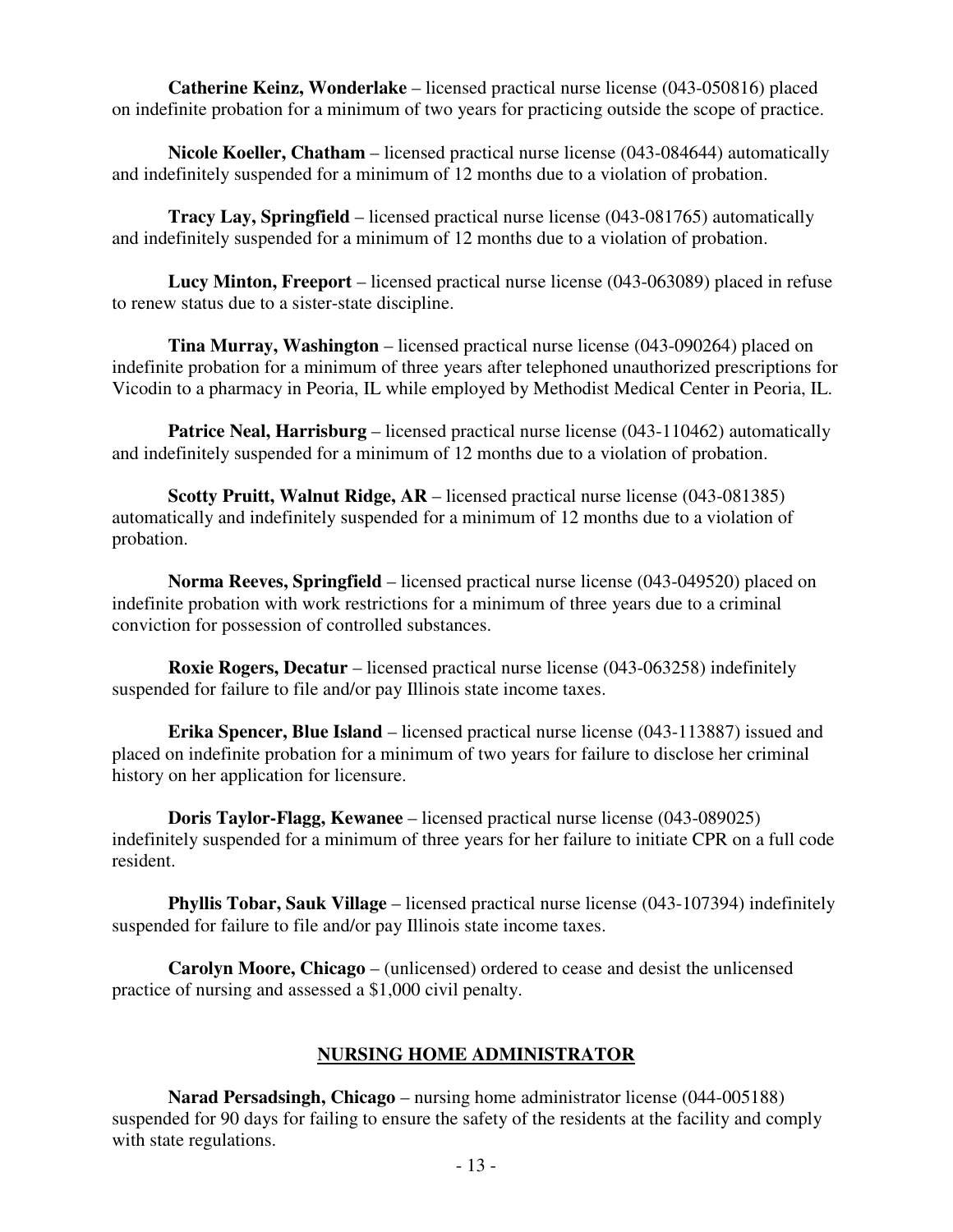#### **OPTOMETRY**

 **Tom Masters, Chicago** – optometry license (046-006631) indefinitely suspended for failure to file and/or pay Illinois state income taxes.

#### **PHARMACY**

The following individuals' pharmacy technician licenses were indefinitely suspended due to failure to file and/or pay Illinois state income taxes:

|                       | .049-194080 |
|-----------------------|-------------|
|                       | .049-203691 |
| Lindsay Beyer, Pekin. | .049-111687 |
|                       | .049-176166 |
|                       | .049-195052 |
|                       | .049-173332 |
|                       | .049-154873 |
|                       | .049-194853 |
|                       | .049-200402 |
|                       | .049-132317 |
|                       | .049-200711 |
|                       | .049-195087 |
|                       | .049-193544 |
|                       | .049-204231 |
|                       | .049-123652 |
|                       | .049-200331 |
|                       |             |

 **Eric Van Valkenburg, Springfield** – pharmacy technician license (049-154726) placed in refuse to renew status after diverted controlled substances from his former pharmacy employer for a period of approximately one year ending on or about October 20, 2010, and that he sold said drugs to another individual.

 **Louise DeVoney, Bend, OR** – pharmacist license (051-038137) revoked after she agreed to surrender her Oregon pharmacist license for substance abuse related issues.

 **Obinna Emechebe-Kennedy, Orland Park** – pharmacist license (051-288679) indefinitely suspended for failure to file and/or pay Illinois state income taxes.

 **Matthew Nelson, Peoria** – pharmacist license (051-293289) automatically and indefinitely suspended for a minimum of 12 months after violated the terms of a Care, Counseling and Treatment Agreement.

 **Igbo Obunike, Bolingbrook** – pharmacist license (051-034560) indefinitely suspended for failure to file and/or pay Illinois state income taxes.

 **Furonia Scott, Chicago** – pharmacist license (051-288710) indefinitely suspended for failure to file and/or pay Illinois state income taxes.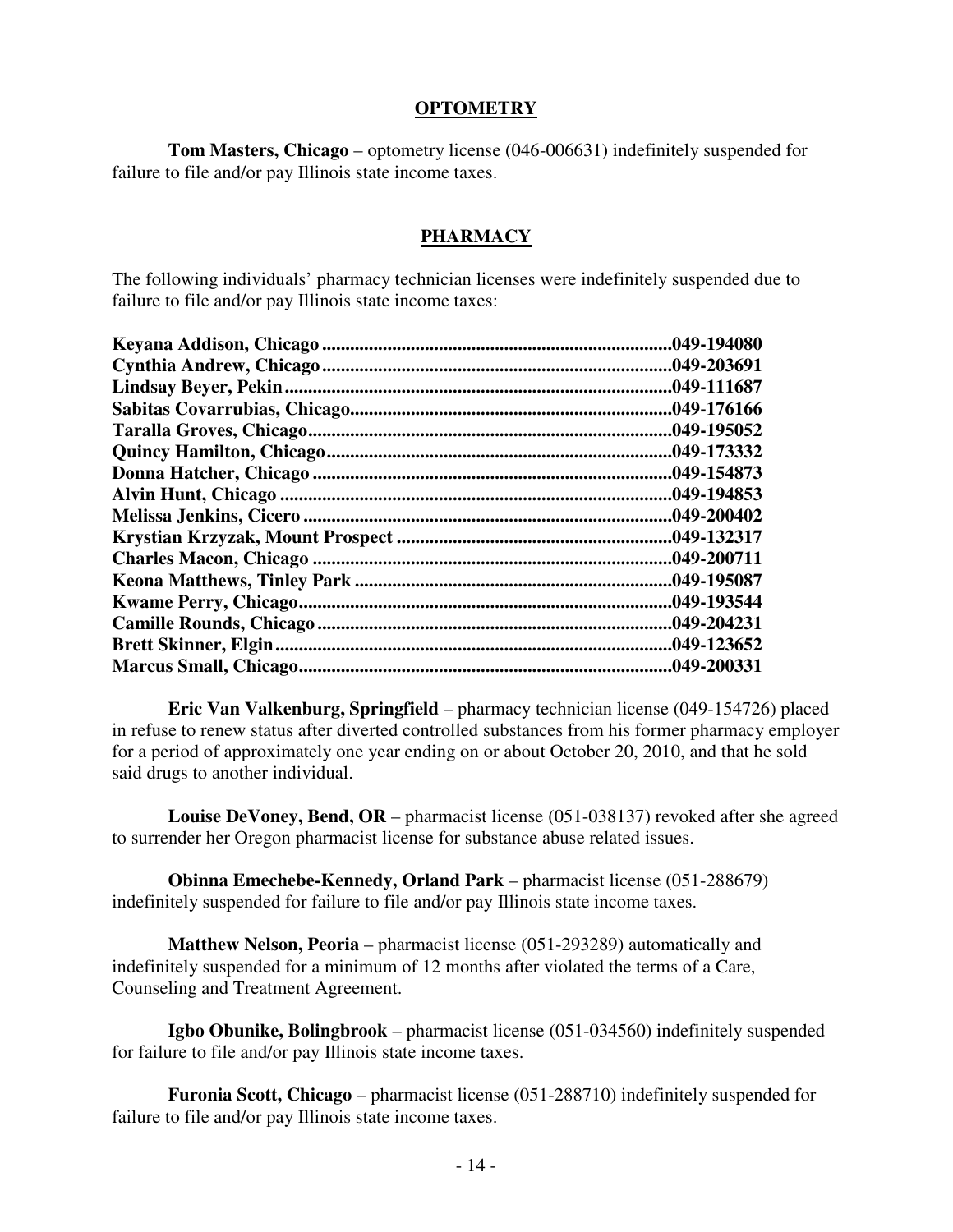**Harvey Smith, Calumet Park** – pharmacist license (051-029827) indefinitely suspended for failure to file and/or pay Illinois state income taxes.

 **Daniel Wiegand, Edwardsville** – pharmacist license (051-024565) indefinitely suspended for failure to file and/or pay Illinois state income taxes.

 **Medicate Pharmacy Inc., Washington Park** – pharmacy license (054-014316) reprimanded and fined \$5,000 after the pharmacy and its president entered into a Final Judgment and Consent Decree with the State of Illinois in 2007 relating to allegations that the pharmacy's telemarketing practices caused prescriptions to be transferred to it without adequate notice to patients that their prescriptions had been transferred.

 **Tri-C Medical Pharmacy, Carterville** – pharmacy license (054-016416) reprimanded and fined \$10,000 for improperly transferring a prescription for a patient, failing to notify the public of the absence of a pharmacist when a pharmacist was not present and failure to secure controlled substances and **Krist Schulmeister, Carterville** - pharmacist license (051-287050) indefinitely suspended for a minimum of six months for failure to notify the public of the absence of a pharmacist when a pharmacist was not present, and failed to secure controlled substances.

**Patty Rich, Gurnee** – (unlicensed) ordered to cease and desist the unlicensed practice of pharmacy for dispensing medication to persons for the administration to young dogs with improper labeling and assessed a \$250 civil penalty.

#### **PHYSICAL THERAPY**

 **Emily Bjornstad, Chicago** – physical therapist license (070-014217) indefinitely suspended for failure to file and/or pay Illinois state income taxes.

#### **PROFESSIONAL BOXING**

 **Daniel Bolden, Chicago** – boxing license (002-165898-0016) placed in refuse to renew status for being more than 30 days delinquent in the payment of child support.

 **Harold Cutts, Grand Rapids, MI** – boxing license (002-164983-0003) indefinitely suspended for a minimum of two years due to the employment of fraud, deceptions or any unlawful means in applying for or securing a permit or license under the Professional Boxing Act; dishonorable, unethical or unprofessional conduct of a character likely to deceive, defraud, or harm the public.

 **Henry Oquendo, Chicago** – boxing license (002-1661650010) placed in refuse to renew status for being more than 30 days delinquent in the payment of child support.

#### **REAL ESTATE**

 **Lalita Alexander, Chicago** – real estate leasing agent license (473-001894) placed in refuse to renew status for misrepresenting during the renewal application that she completed all of the required continuing education.

**Sara Coolidge, Bloomingdale** – real estate leasing agent license (473-010024) placed in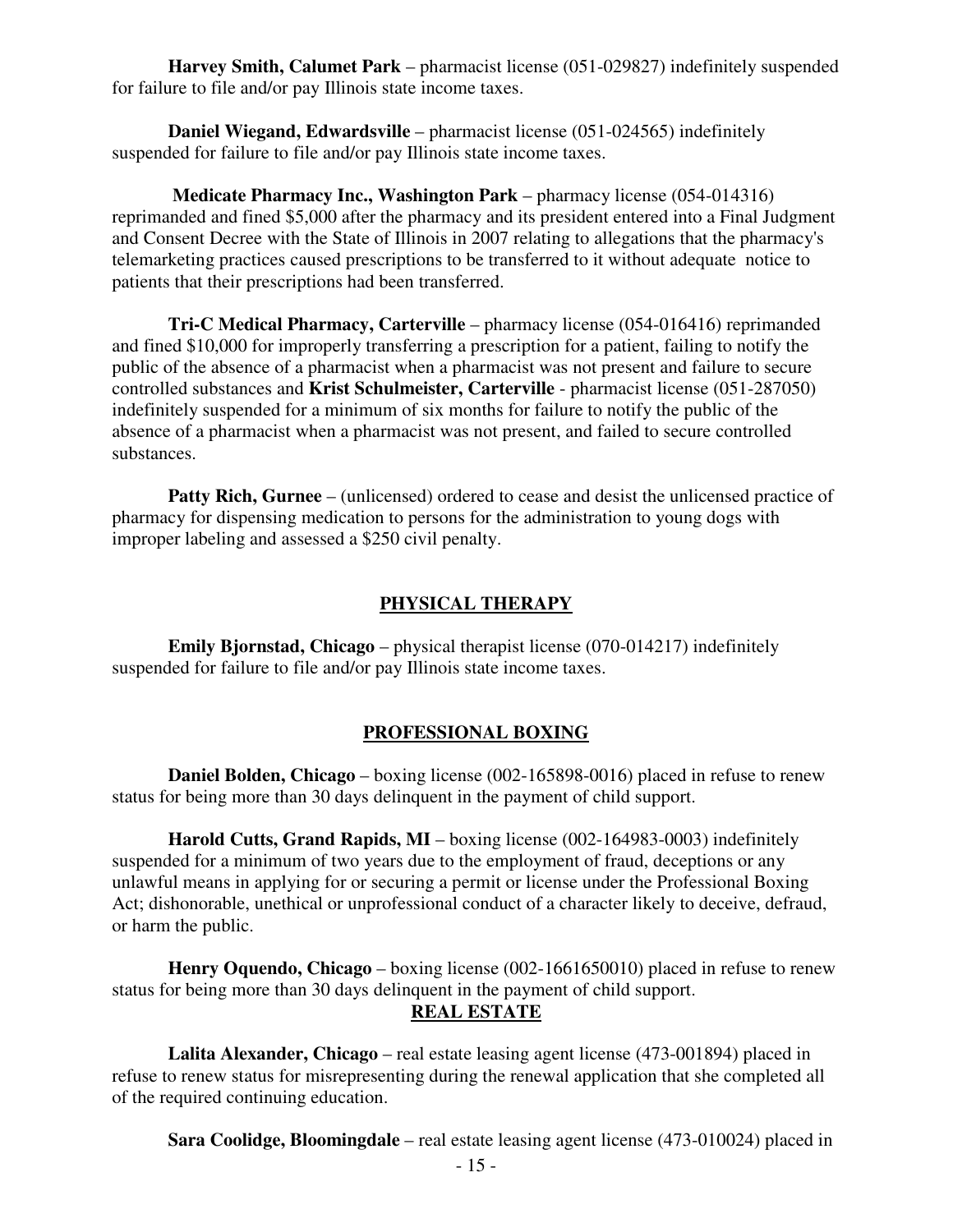refuse to renew status for misrepresenting during the renewal application that she completed all of the required continuing education.

The following individuals' real estate broker licenses were indefinitely suspended due to failure to file and/or pay Illinois state income taxes:

The following individuals' real estate salesperson licenses were indefinitely suspended due to failure to file and/or pay Illinois state income taxes:

| .476-436872 |
|-------------|
|             |
|             |
| .476-354074 |
|             |
|             |
|             |
|             |
| .476-307920 |
|             |
|             |
| .476-355493 |
| .476-352534 |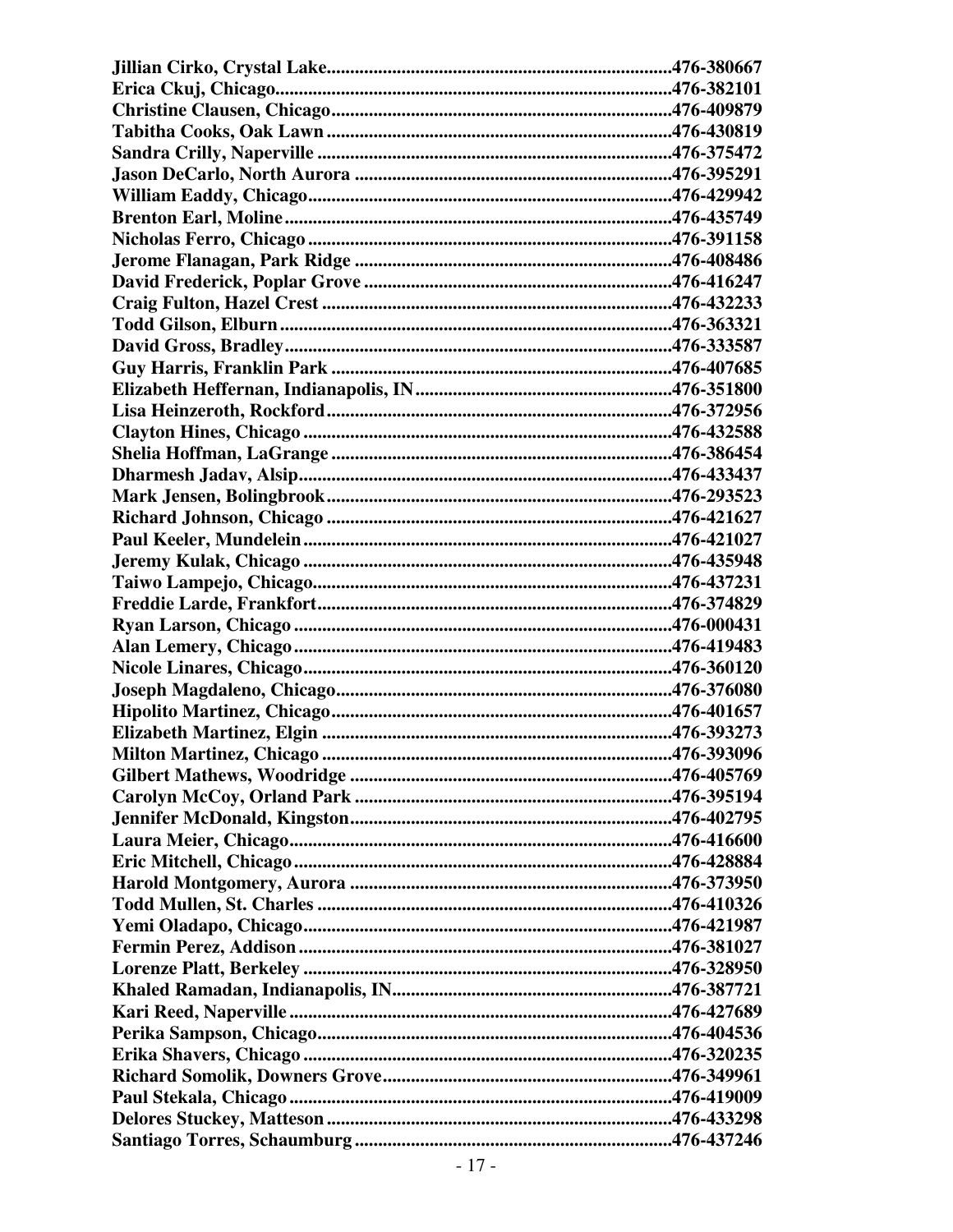**Andrew Lewis, Chicago** – real estate broker license (475-109101) and real estate salesperson license (476-387543) both revoked and broker fined \$100,000 for engaging in dishonorable, unethical, and unprofessional conduct and for criminal conviction for theft, money laundering, and loan fraud.

 **David Mandel, Berwyn** – real estate broker license (475-097488) restored to probation for five years effective upon payment of fees and filing of forms.

**Jorge Paredes, Chicago** – real estate broker license (475-100099) revoked and fined \$50,000 and **Omega Realtors, LTD, Chicago** - real estate broker corporation license (478- 011929) revoked for failure to maintain escrow moneys in a special account, failure to make records available to the Department, failure of a managing broker to supervise a real estate company's special accounts, and dishonorable, unethical, and unprofessional conduct.

 **Elizabeth Martinez, Elgin** – real estate salesperson license (476-393273) revoked and fined \$5,000 for making false promises of a character likely to deceive, defraud, or induce.

The following individuals were ordered to cease and desist all activities requiring a real estate timeshare resale agent license:

| American Marketing Group, Palm Beach Garden, FLunlicensed          |  |
|--------------------------------------------------------------------|--|
|                                                                    |  |
|                                                                    |  |
|                                                                    |  |
|                                                                    |  |
|                                                                    |  |
|                                                                    |  |
|                                                                    |  |
|                                                                    |  |
|                                                                    |  |
| <b>Executive Timeshare Marketing, Ft. Lauderdale, FLunlicensed</b> |  |
|                                                                    |  |
|                                                                    |  |
|                                                                    |  |
|                                                                    |  |
|                                                                    |  |
|                                                                    |  |
|                                                                    |  |
|                                                                    |  |
|                                                                    |  |
|                                                                    |  |
|                                                                    |  |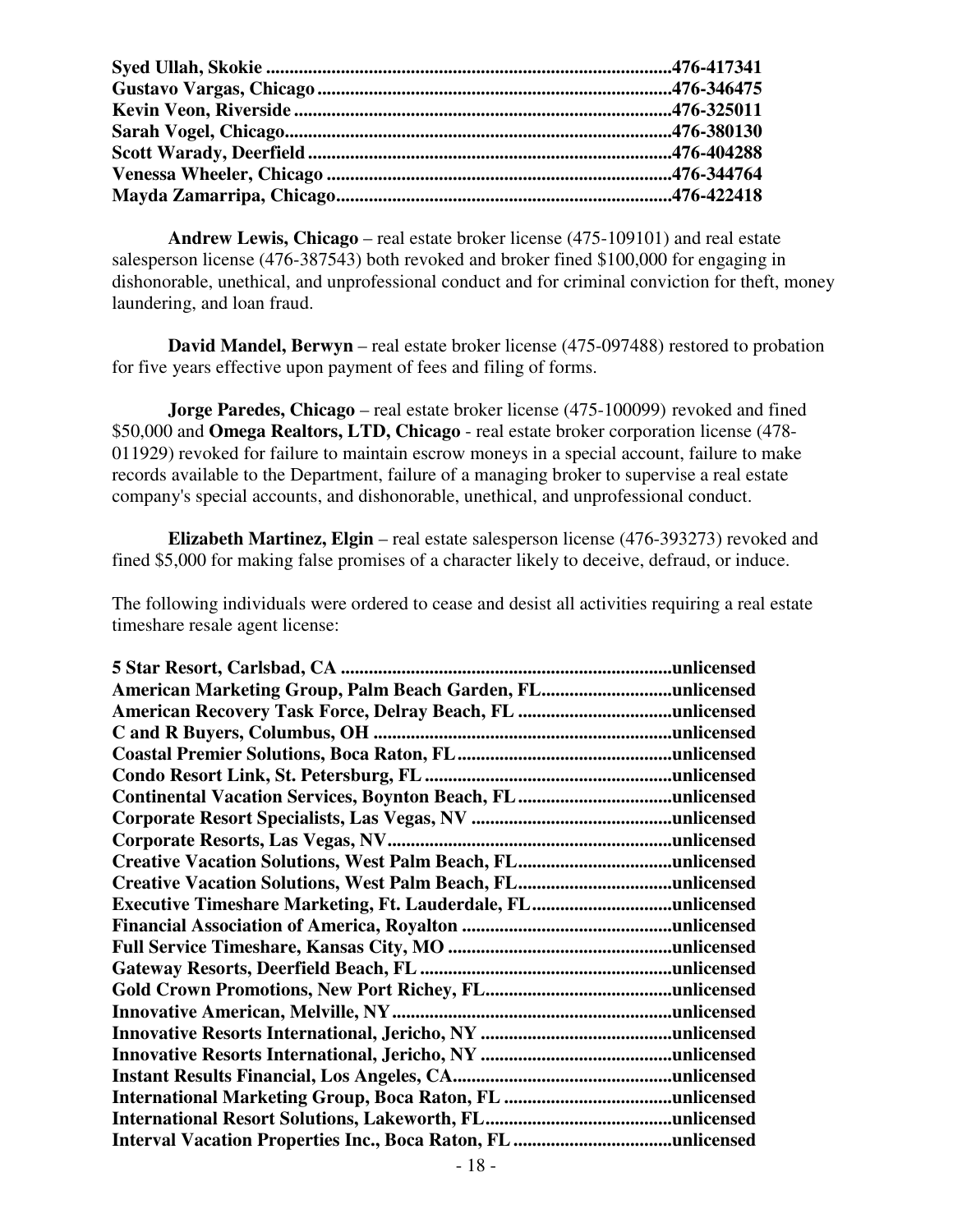| Remax Preferred Choice Properties, Branson West, MO unlicensed   |  |
|------------------------------------------------------------------|--|
|                                                                  |  |
|                                                                  |  |
|                                                                  |  |
|                                                                  |  |
|                                                                  |  |
|                                                                  |  |
|                                                                  |  |
| Time Share Mega Media & Marketing, Ft. Lauderdale, FL unlicensed |  |
|                                                                  |  |
|                                                                  |  |
|                                                                  |  |
|                                                                  |  |
|                                                                  |  |
|                                                                  |  |
|                                                                  |  |
| TransAtlantic Timeshares LLC, Boynton Beach, FLunlicensed        |  |
|                                                                  |  |
|                                                                  |  |
|                                                                  |  |
|                                                                  |  |
|                                                                  |  |
|                                                                  |  |
|                                                                  |  |
|                                                                  |  |
|                                                                  |  |
|                                                                  |  |

 **Nick Dupree, South Holland** – (unlicensed) assessed a \$5,000 civil penalty after engaged in the unlicensed practice of real estate by being listed on a real estate sales contact as broker for the transaction and for receiving a commission on the sale of the property.

 **Sherri Giannini, Arlington Heights** – (unlicensed) ordered to cease and desist the unlicensed practice as a real estate broker.

# **RESPIRATORY CARE**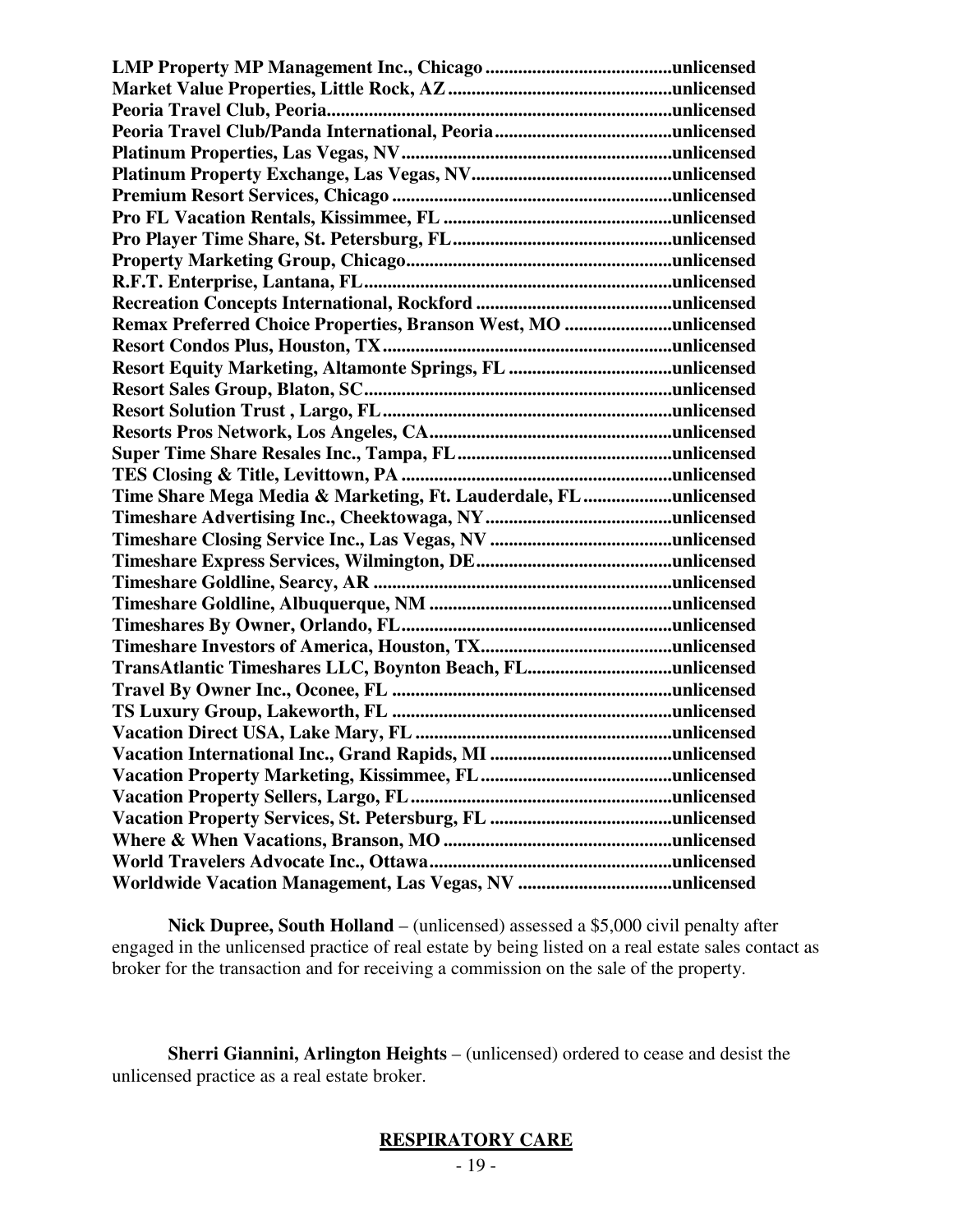**Sean Blaum, Peoria** – respiratory care practitioner license (194-006149) placed on probation for 11 months and fined \$2,500 for violation of Administrative Rules related to falsification and improper charting of respiratory care services noted in resident/patient records.

### **ROOFING CONTRACTORS**

 **Adams Construction, Marion** – roofing contractor license (104-009533) reprimanded and fined \$1,000 after practiced on a non-renewed license and for a misdemeanor conviction related thereto.

 **ASAP Contracting & Roofing, Columbia** – roofing contractor license (104-016023) issued and placed on probation for one year and fined \$10,000 for practicing as a roofing contractor without being duly licensed in the state of Illinois.

 **Lake Fork Construction, Atwood** – roofing contractor license (104-015186) reprimanded and fined \$3,500 after practiced beyond the scope of its license by performing two roofing projects in a commercial property apartment complex located in Tuscola, Illinois, and failure to affix its license number to proposals as required by law.

 **Myers Construction, Pekin** – roofing contractor license (104-011913) placed in refuse to renew status due to incompetence in roofing practice, unprofessional conduct, practicing on a non-renewed license, and knowingly making false statements.

 **Top It All Roofing, Springfield** – roofing contractor license (104-007564) reprimanded and fined \$2,000 due to unprofessional conduct.

 **Gary Clover, Marion** – (unlicensed) ordered to cease and desist the unlicensed practice as a roofing contractor.

 **Frank's Sealcoating, Inc., Algonquin** – (unlicensed) ordered to cease and desist the unlicensed practice as a roofing contractor.

 **Hankins Roofing, Hanna City** – (unlicensed) ordered to cease and desist the unlicensed practice as a roofing contractor.

**Dennis Miller, Edwardsville** – (unlicensed) ordered to cease and desist the unlicensed practice as a roofing contractor.

**Don Pitts, Chicago** – (unlicensed) ordered to cease and desist the unlicensed practice as a roofing contractor.

# **SPEECH LANGUAGE PATHOLOGY/AUDIOLOGY**

 **Catherine Jordan, Tinley Park** – speech, language, pathology and audiologist license (146-005144) reprimanded for violation of the Speech, Language, Pathology and Audiology Practice Act and failure to comply with supervision requirements as noted under such "Act".